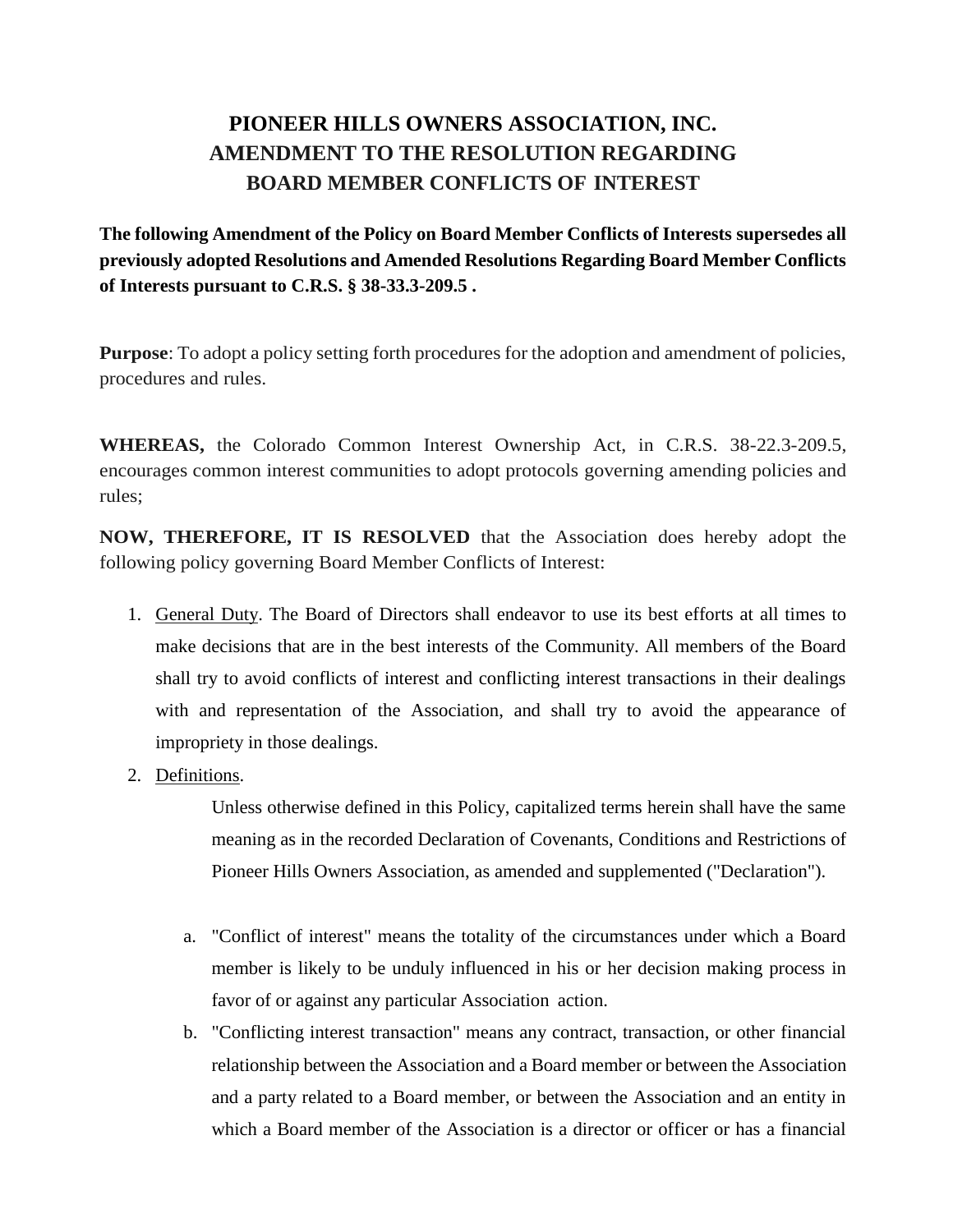interest.

- c. "Party related to a Board member" means a spouse, a descendent, an ancestor, a sibling, the spouse or descendent of a sibling, an estate or trust in which the Board member or a party related to a Board member has a beneficial interest, or an entity in which a party related to a Board member is a director, officer, or has a financial interest.
- 3. No Loans to Board Members or Officers. No loans shall be made by the Association to any of its Board members or officers. Any Board member or officer who assents to or participates in the making of such a loan shall be personally liable to the Association for the amount of the loan until repayment thereof.
- 4. Disclosure of Conflict of Interest or Conflicting Interest Transaction. In advance of entering into a conflicting interest transaction, the "interested Board member" shall declare at an open meeting of the Board, that a contract, transaction, or other financial relationship being contemplated or discussed by the Board may constitute a conflicting interest transaction with such Board member, and the interested Board member shall cite the facts of the conflicting interest transaction and the possible conflict of interest. If a Board member, other than the interested Board member, reasonably believes, in good faith, that the interested Board member has a conflict of interest, or that the contract, transaction or other financial relationship being contemplated or discussed might reasonably constitute a conflicting interest transaction, then such other Board member may disclose the facts upon which such belief is formed, and the remainder of the Board, not including the interested Board member, shall make a reasonable good faith determination as to whether a conflict of interest or conflicting interest transaction exists.
- 5. Action Upon Disclosure. After the interested Board member makes such a declaration, or the remainder of the Board reasonably and in good faith determines that a conflict of interest or a conflicting interest transaction exists, the interested Board member may be counted as present for purposes of establishing a quorum of the Board, but the interested Board member shall not vote on the issue giving rise to the conflict of interest or the conflicting interest transaction.
- 6. Validity of Action. No conflicting interest transaction shall be void or voidable or be enjoined, set aside, or give rise to an award of damages or other sanctions in a proceeding by a Member or by or in the right of the Association, solely because (a) the conflicting